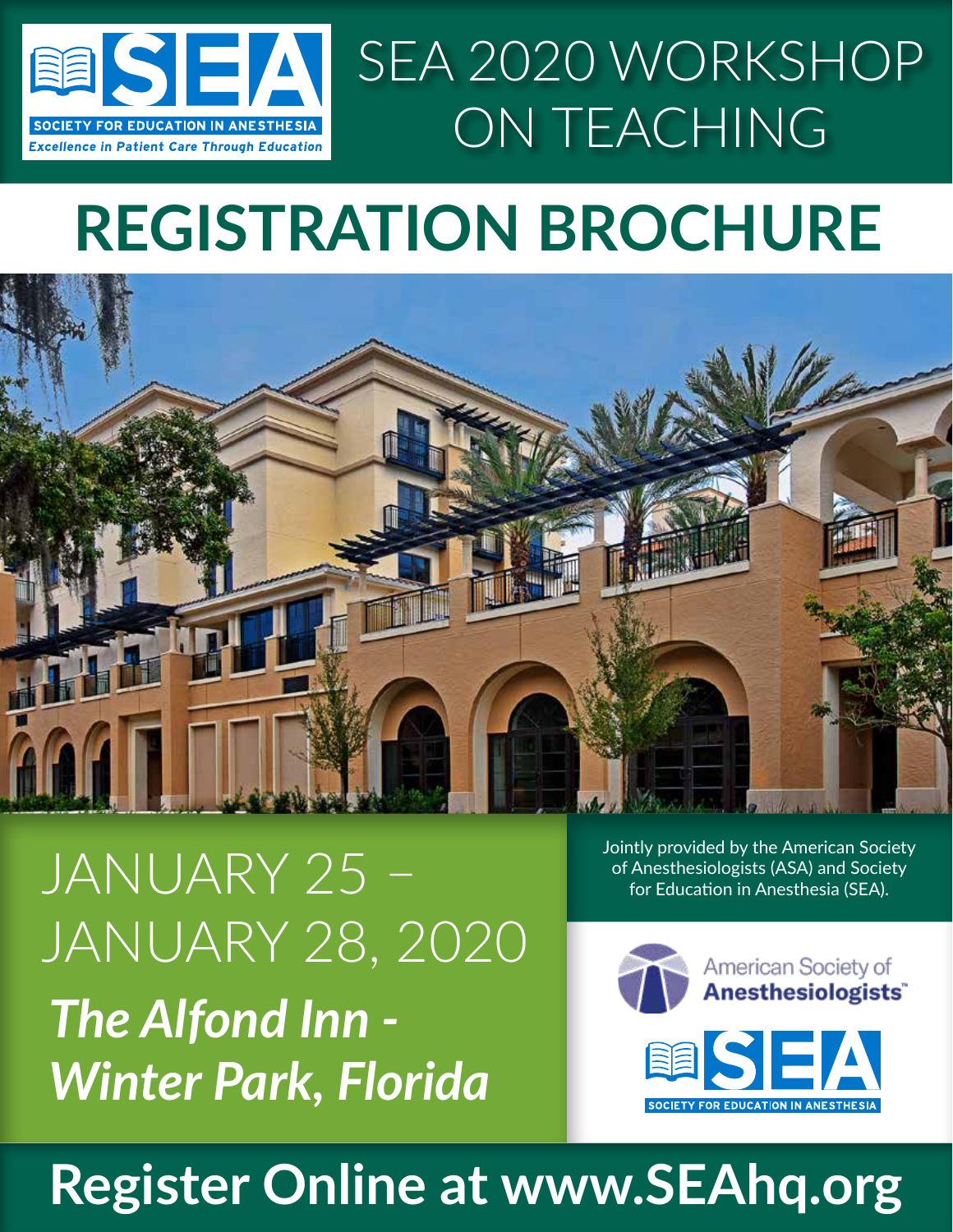### **Target Audience**

This workshop is designed for anesthesiologists actively involved or anticipating a career in anesthesia education who seek to better understand education theory and its application in the context of medical education.

### **About This Meeting**

The purpose of this annual meeting is to educate and share information that will enable anesthesia educators to provide the highest level of education and improve patient outcomes. Opportunities for Questions and Answers will be provided at the conclusion of each presentation.

#### **Registration**

Registration for the 2020 Workshop on Teaching includes breakfasts, coffee breaks, lunches, and the program syllabus. Note that all fees are quoted in U.S. currency. Nonmember registration fee includes SEA Active Membership Dues for 2020. Member registrants must have 2020 dues paid in order to receive the member discount. Registration for the meeting can be made either by using the registration form in this brochure or through the SEA's Web site at www.SEAhq.org.

### **Registration Deadline**

The registration deadline for the meeting is December 2, 2019. Registrations received after December 2, 2019, will be processed at a higher fee.

### **ACCME Accreditation and Designation Statements**

This activity has been planned and implemented in accordance with the accreditation requirements and policies of the Accreditation Council for Continuing Medical Education (ACCME) through the joint providership of American Society of Anesthesiologists and the Society for Education in Anesthesia. The American Society of Anesthesiologists is accredited by the ACCME to provide continuing medical education for physicians.

The American Society of Anesthesiologists designates this live activity for a maximum of 25.5 *AMA PRA Category 1 Credits*™. Physicians should only claim credit commensurate with the extent of their participation in the activity.

### **Disclaimer**

The information provided at this activity is for continuing medical education purposes only and is not meant to substitute for the independent medical judgment of a healthcare provider relative to diagnostic and treatment options of a specific patient's medical condition.

### **Disclosure Policy**

The American Society of Anesthesiologists remains strongly committed to providing the best available evidence-based clinical information to participants of this educational activity and requires an open disclosure of any potential conflict of interest identified by our faculty members. It is not the intent of the American Society of Anesthesiologists to eliminate all situations of potential conflict of interest, but rather to enable those who are working with the American Society of Anesthesiologists to recognize situations that may be subject to question by others. All disclosed conflicts of interest are reviewed by the educational activity course director/chair to ensure that such situations are properly evaluated and, if necessary, resolved. The American Society of Anesthesiologists educational standards pertaining to conflict of interest are intended to maintain the professional autonomy of the clinical experts inherent in promoting a balanced presentation of science. Through our review process, all American Society of Anesthesiologists activities are ensured of independent, objective, scientifically balanced presentations of information. Disclosure of any or no relationships will be made available for all educational activities.

### **Special Needs**

The Society for Education in Anesthesia fully complies with the legal requirements of the Americans with Disabilities Act and the rules and regulations thereof. If any attendee in this educational activity is in need of accommodations, please contact the SEA at (414) 389-8614.

#### **Cancellation Policy**

Cancellations received through December 2, 2019, will receive a full refund. Cancellations received from December 3, 2019 through January 6, 2020 will receive a refund of 80 percent. Refunds will not be given after January 6, 2020. Cancellation of a meeting registration must be submitted in writing. Refunds will be determined by date written cancellation is received at the SEA office in Milwaukee, WI.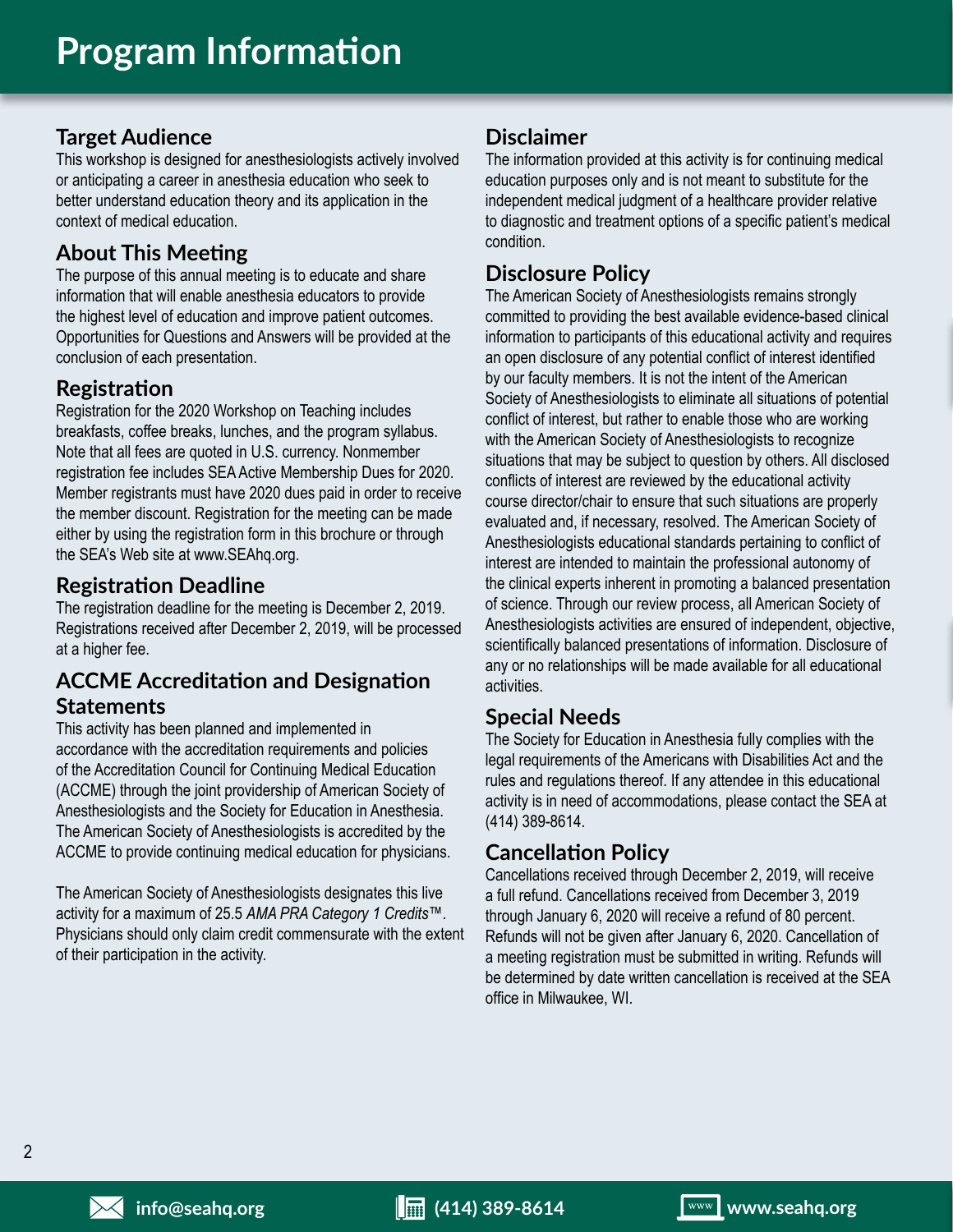#### **At the conclusion of this activity, participants should be able to:**

- Change their perceptions and expectations of learners based upon recognition of inherent biases and reframing views of motivation.
- Apply the taxonomy of educational objectives in real educational settings.
- Identify and develop plans for the struggling learner, including provision of effective feedback.
- Apply principles of affective teaching in small groups to facilitate didactic and clinical learning.
- Specify advantages of the operating room as a learning environment and create strategies to enhance clinical teaching.

## **The Alfond Inn at Rollins College & Transportation**

**The Alfond Inn at Rollins College** 300 East New England Avenue Winter Park, FL 32789 **Phone:** (407) 998-8090 **Fax:** (407) 998-8091 **www.TheAlfondInn.com**

The Alfond Inn at Rollins College is only 15 miles from Orlando International Airport (MCO) – www.orlandoairports.net and is easily accessible by car or rail.

A one-way taxi ride will cost approximately \$40-\$48.

For those renting a car or driving overnight valet parking is available.

**A code for booking your hotel room will be provided upon receipt of your registration as accommodations are limited.**

# **Faculty**

#### **Melissa L. Davidson, MD**

*Course Co-Director* Professor of Anesthesiology Associate Dean for Graduate Medical Education University of Vermont Larner College of Medicine Designated Institutional Official University of Vermont Medical Center Burlington, Vermont

#### **Stephen J. Kimatian, MD, FAAP**

*Course Co-Director* Professor of Anesthesiology Vice Chair of Pediatric Anesthesiology Department of Anesthesiology and Pain Management, UT Southwestern Anesthesiologist-In-Chief, Children's Health President and Chair, Anesthesiologists for Children Dallas, Texas

#### **Ira Todd Cohen, MD, MEd**

Professor of Anesthesiology and Pediatrics Children's National Medical Center George Washington University Children's Medical Center Washington, D.C.

#### **Saundra E. Curry, MD**

Professor of Anesthesiology Director of Medical Student Education Columbia University Medical Center New York, New York

**Gary E. Loyd, MD** Director of Perioperative Surgical Home Henry Ford Health System Detroit, Michigan

#### **Bridget M. Marroquin, MD** Associate Professor of Anesthesiology

University of Vermont Larner College of Medicine Director of Obstetric Anesthesia University of Vermont Medical Center Burlington, Vermont

#### **J. Thomas McLarney, MD**

Professor of Anesthesiology Division Chief, Preoperative Assessment University of Kentucky College of Medicine Lexington, Kentucky

**Kathy D. Schlecht, DO**  Associate Professor of Anesthesiology Oakland University William Beaumont School of Medicine Rochester, Michigan

**Robert L. Willenkin, MD**  Professor Emeritus University of Pittsburgh School of Medicine Pittsburgh, Pennsylvania

#### **Teaching Assistant**

**Stacy L. Fairbanks, MD** Associate Professor of Anesthesiology University of Colorado School of Medicine Aurora, CO

#### **info@seahq.org (414) 389-8614 www.seahq.org**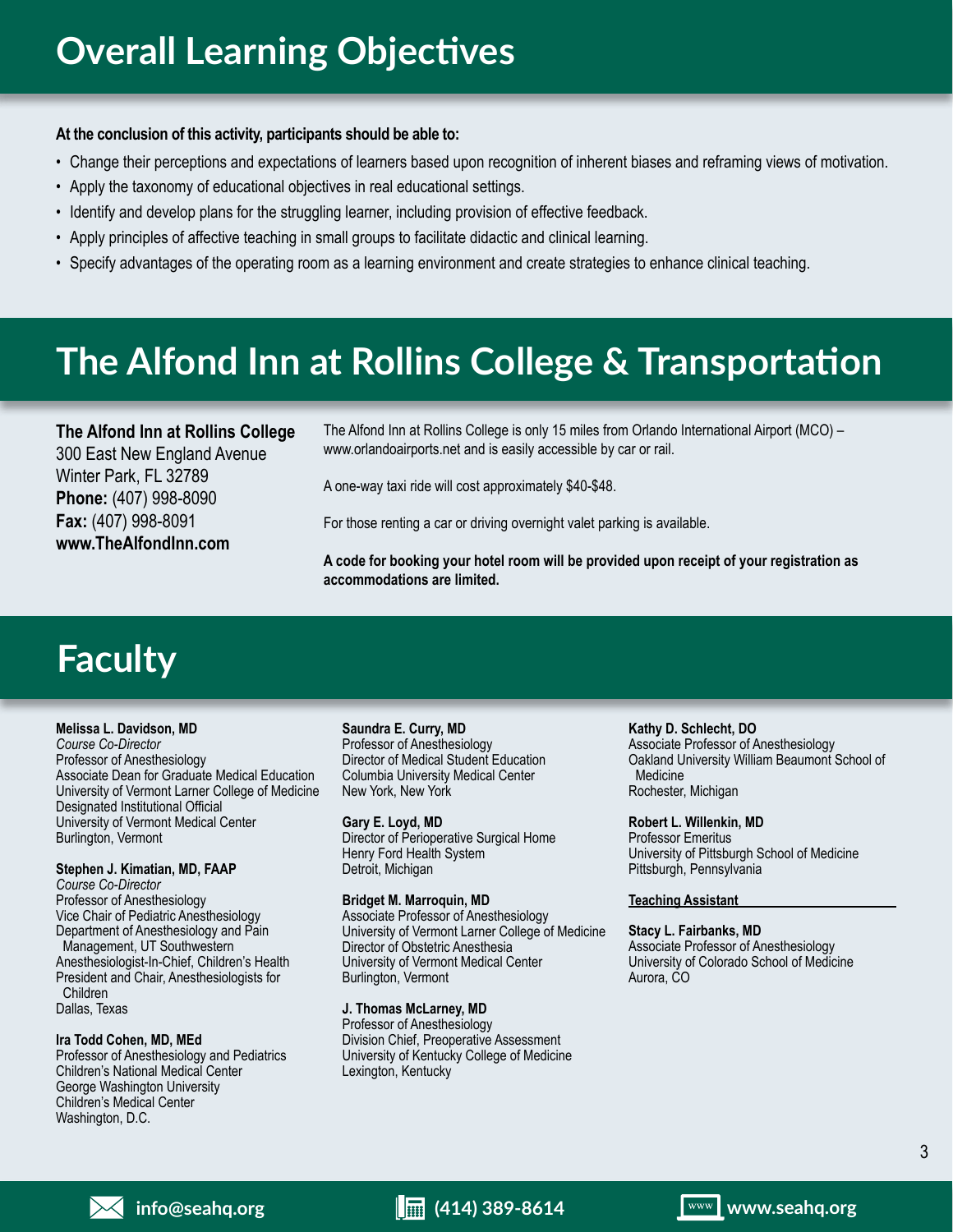### **Schedule at a Glance**

### Saturday, January 25

### *Foundations of Teaching and Learning*

| $7:30 - 8:00$ a.m.        | <b>Breakfast and Registration</b>                                             |
|---------------------------|-------------------------------------------------------------------------------|
| $8:00 - 9:15$ a.m.        | Introduction and Curriculum Review / Kolb<br><b>Learning Styles Inventory</b> |
| $9:15 - 10:15$ a.m.       | <b>Self-Fulfilling Prophecies</b>                                             |
| $10:15 - 10:30$ a.m.      | Coffee Break                                                                  |
| 10:30 a.m. $-$ 12:00 p.m. | <b>Bloom's Taxonomy: Cognitive Component</b><br>and Exercise                  |
| $12:00 - 12:45$ p.m.      | Lunch                                                                         |
| $12:45 - 2:15$ p.m.       | <b>Bloom's Taxonomy: Affective Component</b><br>and Exercise                  |
| $2:15 - 3:00$ p.m.        | <b>Engaging Your Learners</b>                                                 |
| $3:00 - 3:30$ p.m.        | <b>End of Day Summary</b>                                                     |
| 6:00 p.m.                 | <b>Dine Around with Faculty</b>                                               |

### Sunday, January 26

### *The Learner and the Environment*

| $7:30 - 8:00$ a.m.        | <b>Breakfast</b>                                                                                        |
|---------------------------|---------------------------------------------------------------------------------------------------------|
| $8:00 - 8:15$ a.m.        | <b>Curriculum Review for Day 2</b>                                                                      |
| $8:15 - 9:45$ a.m.        | The Learners' Approach to Learning and<br><b>Pathologies of Learning</b>                                |
| $9:45 - 10:00$ a.m.       | <b>Coffee Break</b>                                                                                     |
| $10:00 - 11:30$ a.m.      | <b>Motivating Learning: Self-Determination</b><br><b>Theory</b>                                         |
| 11:30 a.m. $-$ 12:15 p.m. | Lunch                                                                                                   |
| $12:15 - 2:30$ p.m.       | <b>Helping Residents with Cognitive and</b><br><b>Affective Problems ("The Struggling</b><br>Resident") |
| $2:30 - 3:30$ p.m.        | "Can We Believe Our Eyes?" Debrief and<br><b>End of Day Summary</b>                                     |

#### Monday, January 27 *The Teacher and the Environment*

| $7:30 - 8:00$ a.m.        | <b>Breakfast</b>                                                          |
|---------------------------|---------------------------------------------------------------------------|
| $8:00 - 8:15$ a.m.        | <b>Curriculum Review for Day 3</b>                                        |
| $8:15 - 9:15$ a.m.        | <b>Engaging Your Learners: Exercise</b>                                   |
| $9:15 - 9:30$ a.m.        | <b>Coffee Break</b>                                                       |
| $9:30 - 10:00$ a.m.       | <b>Teaching in Small Groups Exercise</b>                                  |
| $10:00 - 10:45$ a.m.      | <b>Affective Teaching in Small Groups</b>                                 |
| $10:45 - 11:15$ a.m.      | <b>Evaluation and Feedback</b>                                            |
| 11:15 a.m. $-$ 12:00 p.m. | <b>Breakout: Practicing Feedback Skills</b>                               |
| $12:00 - 12:45$ p.m.      | Lunch                                                                     |
| $12:45 - 2:00$ p.m.       | <b>Facilitating Learners</b>                                              |
| $2:00 - 3:45$ p.m.        | <b>Building Bridges: The Psychomotor Domain</b><br>and End of Day Summary |
| $4:00 - 5:30$ p.m.        | "Last Evening" Reception                                                  |
|                           |                                                                           |

### Tuesday, January 28

#### *Teaching and Learning in Practice*

| 7:30 - 8:00 a.m.       | <b>Breakfast</b>                                   |
|------------------------|----------------------------------------------------|
| $8:00 - 8:15$ a.m.     | <b>Curriculum Review for Day 4</b>                 |
| 8:15 – 9:30 a.m.       | Teaching in the OR: Building Skills                |
| 9:30 – 10:00 a.m.      | <b>Coffee Break</b>                                |
| 10:00 - 10:30 a.m.     | Teaching in the OR: Deliberate Practice            |
| 10:30 a.m.– 12:00 p.m. | Teaching in the OR: Putting it All Together        |
| $12:00 - 1:30$ p.m.    | <b>Working Lunch: Putting Your Plans in Motion</b> |
| $1:30 - 3:00$ p.m.     | Wrap Up and Faculty Available for Q&A              |
|                        |                                                    |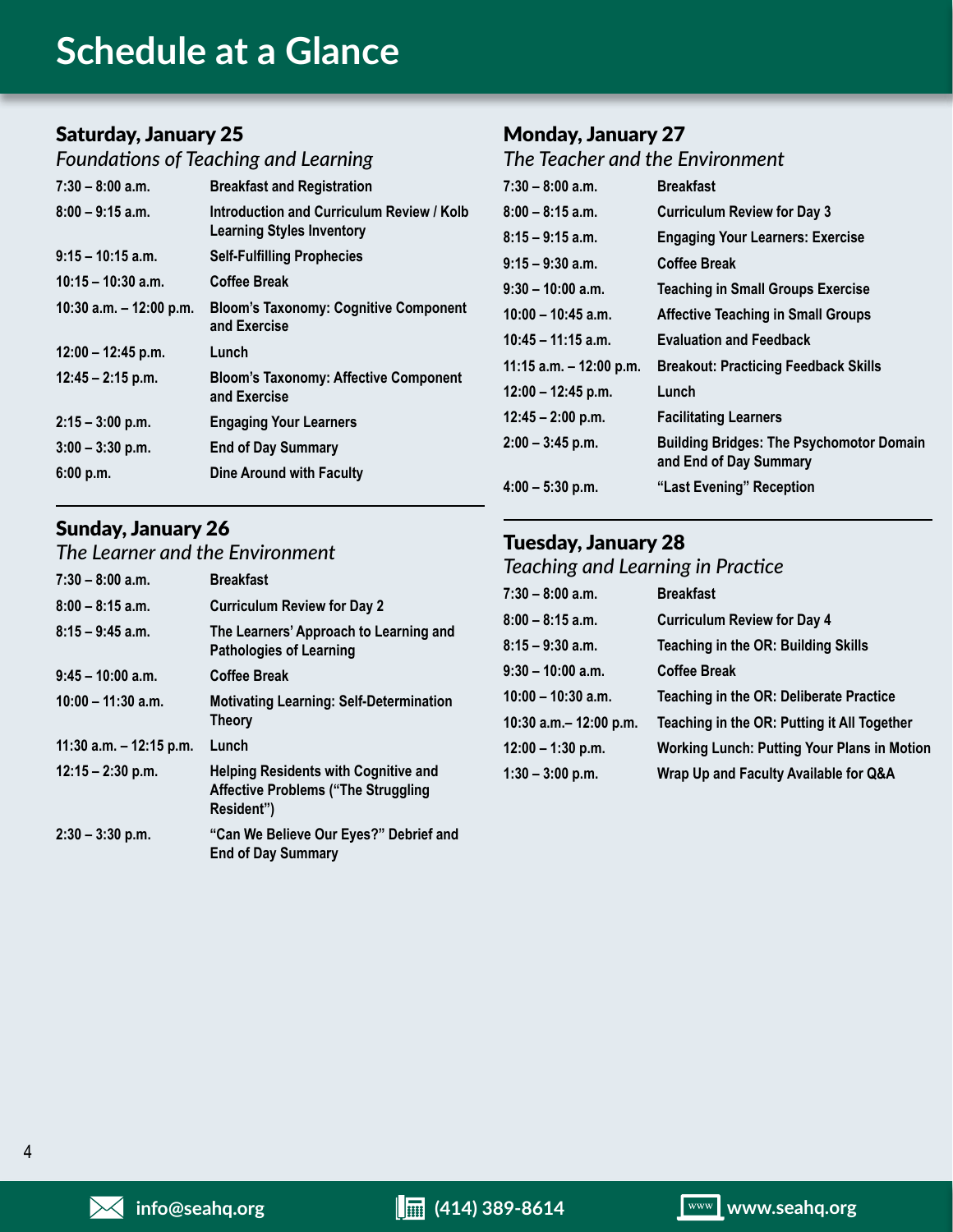# **Program Schedule**

# **Saturday, January 25**

### *The Foundations of Teaching and Learning*

| <b>Time</b>               | <b>Event</b>                                                                                                                                                                                                          |
|---------------------------|-----------------------------------------------------------------------------------------------------------------------------------------------------------------------------------------------------------------------|
| $7:30 - 8:00$ a.m.        | <b>Breakfast and Registration</b>                                                                                                                                                                                     |
| $8:00 - 9:15$ a.m.        | Introduction and Curriculum Review / Kolb Learning Styles Inventory<br>Instructor: Stephen J. Kimatian, MD, FAAP                                                                                                      |
|                           | Attendees will discuss the application of learning styles inventories in medical education, and the use of learning theory in estab-<br>lishing a "common language" for discussing education at the department level. |
| $9:15 - 10:15$ a.m.       | <b>Self-Fulfilling Prophecies</b><br>Instructor: Gary E. Loyd, MD                                                                                                                                                     |
|                           | Attendees will be introduced to the concept of self-fulfilling prophecies and their impact in graduate medical education.                                                                                             |
| $10:15 - 10:30$ a.m.      | <b>Coffee Break</b>                                                                                                                                                                                                   |
| 10:30 a.m. $-$ 12:00 p.m. | <b>Bloom's Taxonomy: Cognitive Component and Exercise</b><br>Instructor: Melissa L. Davidson, MD                                                                                                                      |
|                           | Attendees will be introduced to the concepts of taxonomy of educational objectives in the cognitive domain and will apply those<br>concepts to anesthesia education through breakout group exercise.                  |
| $12:00 - 12:45$ p.m.      | Lunch                                                                                                                                                                                                                 |
| $12:45 - 2:15$ p.m.       | <b>Bloom's Taxonomy: Affective Component and Exercise</b><br>Instructor: Ira Todd Cohen, MD, MEd                                                                                                                      |
|                           | Attendees will be introduced to the concepts of taxonomy of educational objectives in the affective domain and the adult learner,<br>and the interrelation between the two.                                           |
| $2:15 - 3:00$ p.m.        | <b>Engaging Your Learners</b><br>Instructor: Gary E. Loyd, MD                                                                                                                                                         |
|                           | Attendees will gain didactic knowledge of the many aspects of effective presentation skills in the art of engaging learners.                                                                                          |
| $3:00 - 3:30$ p.m.        | <b>End of Day Summary</b><br>Instructor: Gary E. Loyd, MD                                                                                                                                                             |
|                           | Attendees will integrate learning from the day's sessions, with analysis and application to anesthesia education.                                                                                                     |
| 6:00 p.m.                 | <b>Dine Around with Faculty</b>                                                                                                                                                                                       |

### **Sunday, January 26**

### *The Learner and the Environment*

| <b>Time</b>         | <b>Event</b>                                                                                                                                                                                                                                                   |
|---------------------|----------------------------------------------------------------------------------------------------------------------------------------------------------------------------------------------------------------------------------------------------------------|
| $7:30 - 8:00$ a.m.  | <b>Breakfast</b>                                                                                                                                                                                                                                               |
| $8:00 - 8:15$ a.m.  | <b>Curriculum Review for Day 2</b><br>Instructor: Stephen J. Kimatian, MD, FAAP                                                                                                                                                                                |
| $8:15 - 9:45$ a.m.  | The Learners' Approach to Learning and Pathologies of Learning<br>Instructor: Robert L. Willenkin, MD                                                                                                                                                          |
|                     | Attendees will actively participate in an evidence-based interactive discussion of how residents and medical students approach<br>their learning (superficial, deep and strategic) and how the pathologies of learning states affect the educational outcomes. |
| $9:45 - 10:00$ a.m. | <b>Coffee Break</b>                                                                                                                                                                                                                                            |

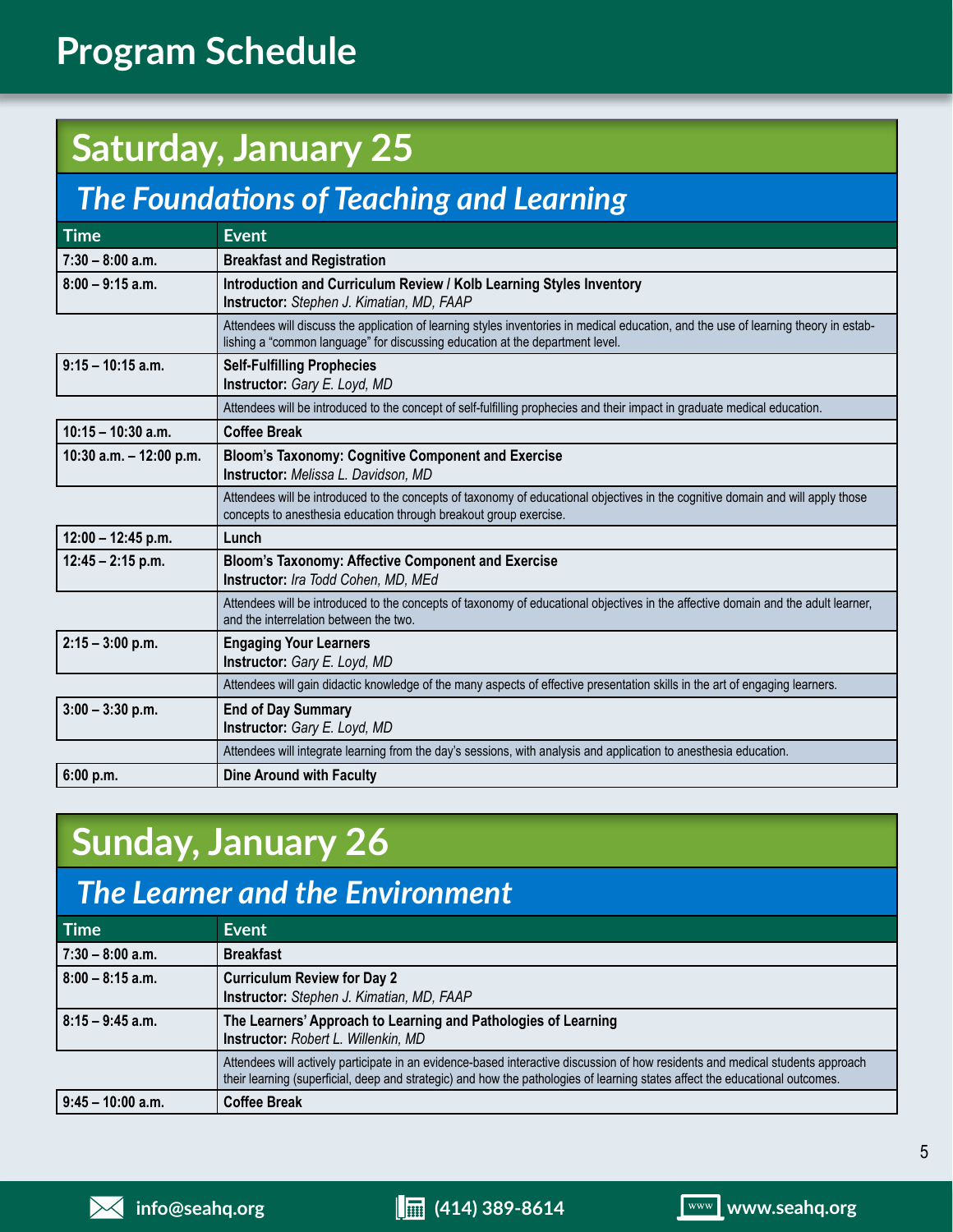# **Program Schedule**

# **Sunday, January 26** *continued*

| Time                      | <b>Event</b>                                                                                                                                                                                                                                                                                                                         |
|---------------------------|--------------------------------------------------------------------------------------------------------------------------------------------------------------------------------------------------------------------------------------------------------------------------------------------------------------------------------------|
| $10:00 - 11:30$ a.m.      | <b>Motivating Learning: Self-Determination Theory</b><br>Instructor: Melissa L. Davidson, MD                                                                                                                                                                                                                                         |
|                           | Attendees will be presented with principles of Self Determination Theory, followed by active participation in small group exercise to<br>integrate SDT, student motivation, and teaching styles.                                                                                                                                     |
| 11:30 a.m. $-$ 12:15 p.m. | Lunch                                                                                                                                                                                                                                                                                                                                |
| $12:15 - 2:30$ p.m.       | Helping Residents with Cognitive and Affective Problems ("The Struggling Resident")<br>Instructor: Melissa L. Davidson, MD & Ira Todd Cohen, MD, MEd                                                                                                                                                                                 |
|                           | Attendees will be presented with didactic information regarding residents with cognitive and affective problems; then will be<br>presented with a variety of difficult resident scenarios, and through problem solving will use skills developed in the workshop to<br>diagnose problems and develop learning and remediation plans. |
| $2:30 - 3:30$ p.m.        | "Can We Believe Our Eyes?" Debrief and End of Day Summary<br>Instructor: J. Thomas McLarney, MD                                                                                                                                                                                                                                      |
|                           | Attendees will be presented with a well-known video covering problems facing educators, followed by discussion of the relationship<br>between information presented and graduate medical education, with integration of learning from the workshop to date.                                                                          |

# **Monday, January 27**

### *The Teacher and the Environment*

| <b>Time</b>               | <b>Event</b>                                                                                                                                                                                                                                                 |
|---------------------------|--------------------------------------------------------------------------------------------------------------------------------------------------------------------------------------------------------------------------------------------------------------|
| $7:30 - 8:00$ a.m.        | <b>Breakfast</b>                                                                                                                                                                                                                                             |
| $8:00 - 8:15$ a.m.        | <b>Curriculum Review for Day 3</b><br><b>Instructor:</b> Stephen J. Kimatian, MD, FAAP                                                                                                                                                                       |
| $8:15 - 9:15$ a.m.        | <b>Engaging Your Learners: Exercise</b><br><b>Instructor: All Faculty</b>                                                                                                                                                                                    |
|                           | Attendees will apply principles of effective presentation skills in a skill-building exercise.                                                                                                                                                               |
| $9:15 - 9:30$ a.m.        | <b>Coffee Break</b>                                                                                                                                                                                                                                          |
| $9:30 - 10:00$ a.m.       | <b>Teaching in Small Groups Exercise</b><br><b>Instructor: All Faculty</b>                                                                                                                                                                                   |
|                           | Through demonstration and group involvement, attendees will use the debate format to learn the principles of small group teaching.                                                                                                                           |
| $10:00 - 10:45$ a.m.      | <b>Affective Teaching in Small Groups</b><br>Instructor: J. Thomas McLarney, MD                                                                                                                                                                              |
|                           | Following the Small Group Teaching exercise, attendees will participate in discussion of the principles of small group teaching, with<br>particular emphasis on the affective domain.                                                                        |
| $10:45 - 11:15$ a.m.      | <b>Evaluation and Feedback</b><br>Instructor: Robert L. Willenkin, MD                                                                                                                                                                                        |
|                           | Attendees will be presented with didactic information regarding the components of feedback and evaluation, including review of the<br>assigned reading material; then through role-play will practice giving and receiving feedback (see following session). |
| 11:15 a.m. $-$ 12:00 p.m. | <b>Breakout: Practicing Feedback Skills</b><br><b>Instructor: All Faculty</b>                                                                                                                                                                                |
|                           | Through role play using real life scenarios, attendees will practice giving and receiving feedback.                                                                                                                                                          |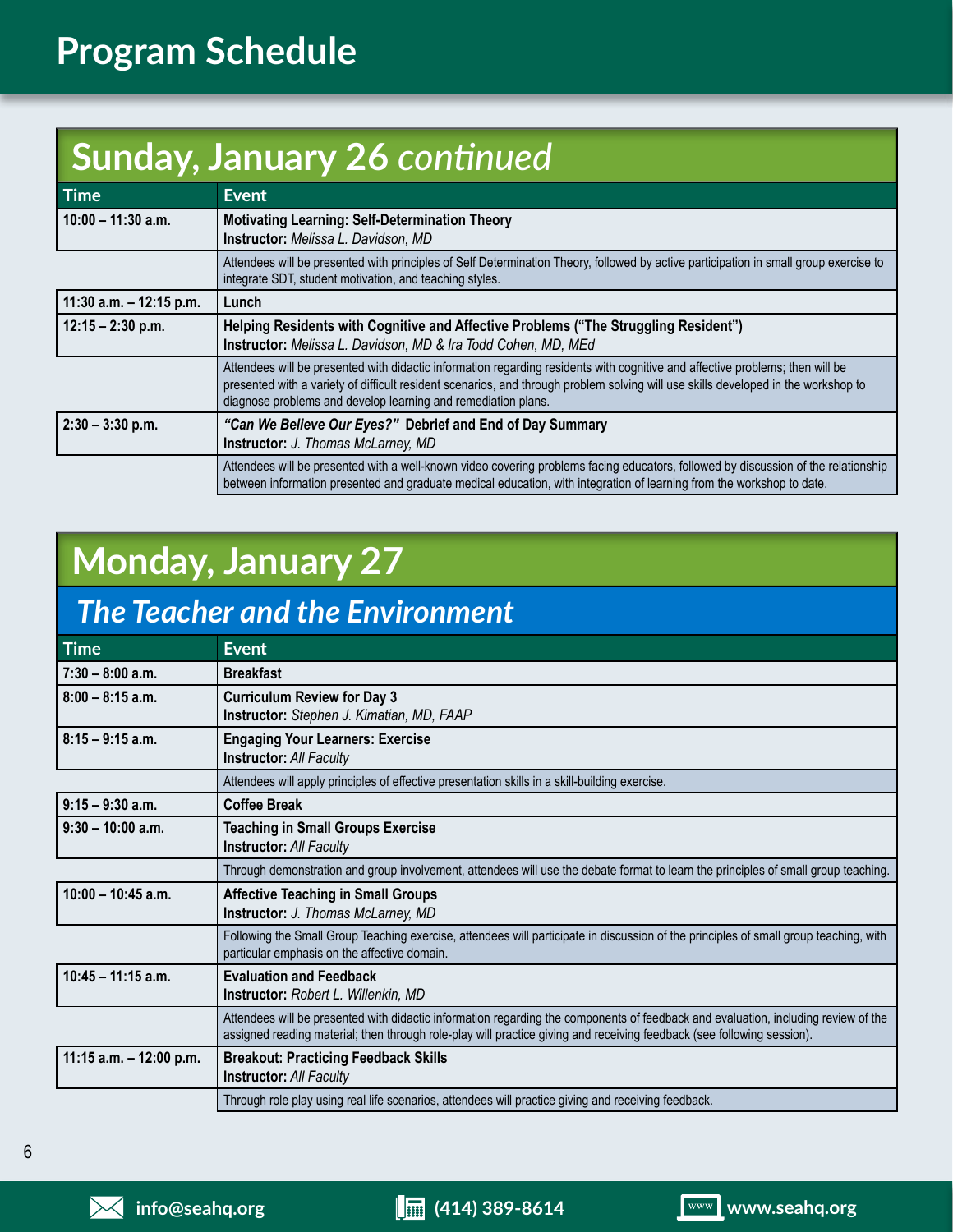# **Program Schedule**

# **Monday, January 27** *continued*

| <b>Time</b>          | <b>Event</b>                                                                                                                                                                                                                              |
|----------------------|-------------------------------------------------------------------------------------------------------------------------------------------------------------------------------------------------------------------------------------------|
| $12:00 - 12:45 p.m.$ | Lunch                                                                                                                                                                                                                                     |
| $12:45 - 2:00$ p.m.  | <b>Facilitating Learners</b><br>Instructor: Gary E. Loyd, MD & Bridget M. Marroquin, MD                                                                                                                                                   |
|                      | Attendees will gain knowledge of principles of effective facilitation skills, followed by case-based small group exercises in which<br>participants will map specific facilitation techniques to a variety of active learning activities. |
| $2:00 - 3:45$ p.m.   | Building Bridges: The Psychomotor Domain and End of Day Summary<br>Instructor: Stephen J. Kimatian, MD, FAAP                                                                                                                              |
|                      | Through participation in a group exercise, participants will identify elements of successful learning and aspects of the Psychomotor<br>domain.                                                                                           |
| $4:00 - 5:30$ p.m.   | "Last Evening" Reception                                                                                                                                                                                                                  |

# **Tuesday, January 28**

### *Teaching and Learning in Practice*

| <b>Time</b>               | Event                                                                                                                                                                                                                                                                                                                                                                                                                                                                                                |
|---------------------------|------------------------------------------------------------------------------------------------------------------------------------------------------------------------------------------------------------------------------------------------------------------------------------------------------------------------------------------------------------------------------------------------------------------------------------------------------------------------------------------------------|
| $7:30 - 8:00$ a.m.        | <b>Breakfast</b>                                                                                                                                                                                                                                                                                                                                                                                                                                                                                     |
| $8:00 - 8:15$ a.m.        | <b>Curriculum Review for Day 4</b><br>Instructor: Stephen J. Kimatian, MD, FAAP                                                                                                                                                                                                                                                                                                                                                                                                                      |
| $8:15 - 9:30$ a.m.        | Teaching in the OR: Building Skills<br>Instructor: Bridget M. Marroquin, MD                                                                                                                                                                                                                                                                                                                                                                                                                          |
|                           | Throughout the sessions of the day, attendees will develop an appreciation of the skills required to balance the acute demands<br>of providing patient care while optimizing clinical exposure and learning for the student. In this session attendees will identify<br>challenges faced by teachers and learners in the OR setting, through role play of teacher-learner interactions using a tabletop<br>simulation exercise.                                                                      |
| $9:30 - 10:00$ a.m.       | <b>Coffee Break</b>                                                                                                                                                                                                                                                                                                                                                                                                                                                                                  |
| $10:00 - 10:30$ a.m.      | Teaching in the OR: Deliberate Practice<br>Instructor: J. Thomas McLarney, MD                                                                                                                                                                                                                                                                                                                                                                                                                        |
|                           | Attendees will gain knowledge of "deliberate practice" in the context of medical education, and the self-directed nature of learning<br>for the participant as both teacher and learner.                                                                                                                                                                                                                                                                                                             |
| 10:30 a.m. $-$ 12:00 p.m. | Teaching in the OR: Putting it All Together<br>Instructor: Stephen J. Kimatian, MD, FAAP                                                                                                                                                                                                                                                                                                                                                                                                             |
|                           | Attendees will review tools that facilitate establishing and achieving clinical leaning objectives appropriate for the learner and the<br>clinical environment, followed by an exercise incorporating concepts of deliberate practice with skills and principles gained in the<br>course.                                                                                                                                                                                                            |
| $12:00 - 1:30$ p.m.       | <b>Working Lunch: Putting Your Plans in Motion</b><br>Instructor: Ira Todd Cohen, MD, MEd                                                                                                                                                                                                                                                                                                                                                                                                            |
|                           | Attendees will be challenged to apply theory and techniques reviewed to date to the clinical teaching environment. This section<br>represents the culmination and operationalization of the course material.                                                                                                                                                                                                                                                                                         |
| $1:30 - 3:00$ p.m.        | Wrap Up & Faculty Available for Q&A<br><b>Instructor: All Faculty</b>                                                                                                                                                                                                                                                                                                                                                                                                                                |
|                           | The final session of the course gives attendees the opportunity to critically review the course using the theory and techniques<br>taught during the sessions. The retrospective approach allow for an in-depth discussion of how the course was developed to<br>ensure synergy between modules and maximize time utilization. Attendees will discuss and appreciate the finer nuances of course<br>presentation and management with an eye to developing faculty development sessions of their own. |